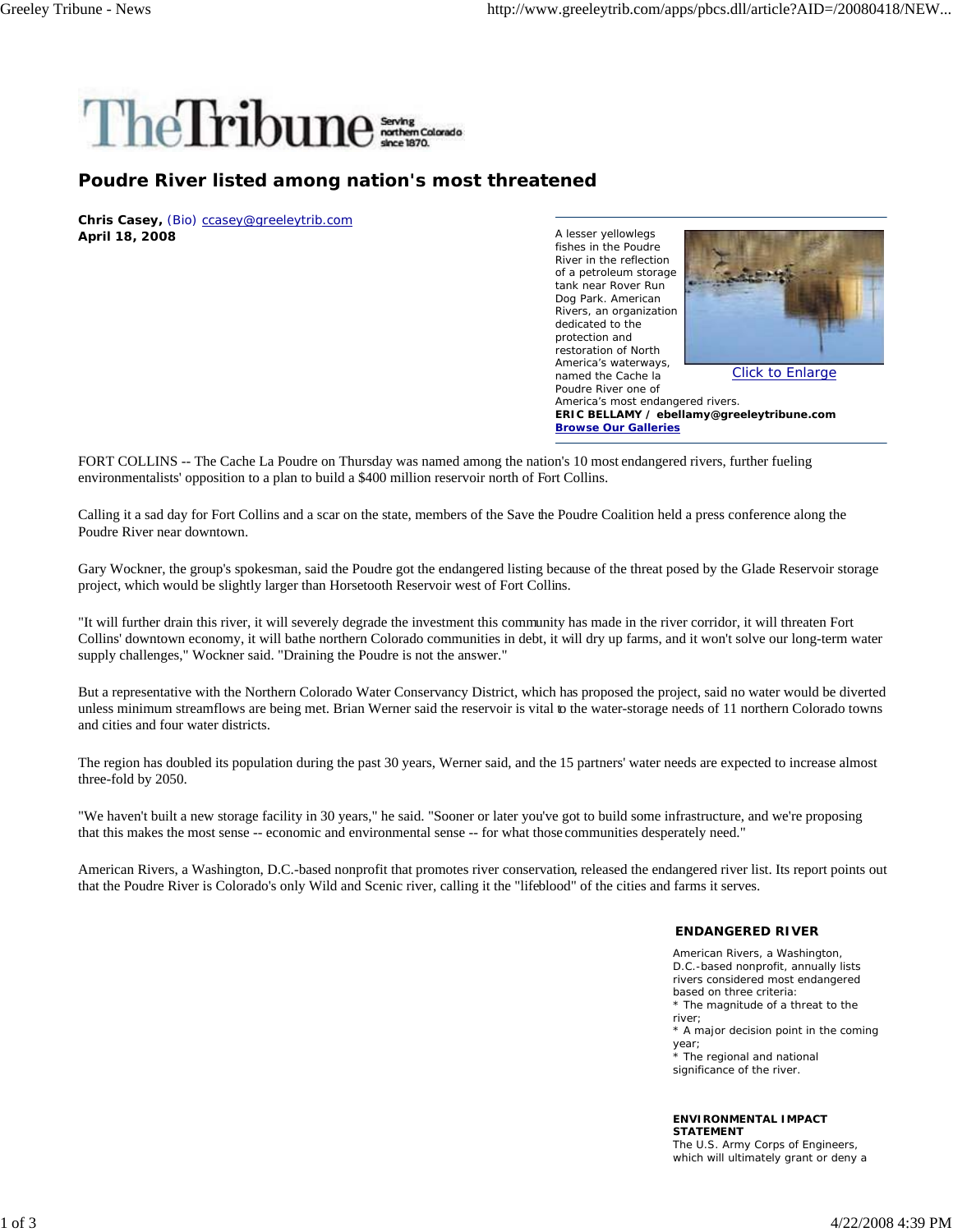permit for the project, which could start being constructed in 2011, is expected to release an environmental impact statement on the Northern Integrated Supply Project/Glade Reservoir, by the end of April. A 90-day public comment period will follow the release of the document, expected to be hundreds of pages long.

For more information on the NISP/Glade project, go to www.savethepoudre.org and www.ncwcd.org and click "projects."

For more information on the American Rivers Endangered Rivers list, go to www.americanrivers.org.

Wockner said about 60 percent of the Poudre's water is diverted before the river reaches Fort Collins. He said the Glade Reservoir would divert 30 percent more of what's left, "so it's a massive diversion proposal."

At Thursday's announcement, Save the Poudre Coalition members stood ankle-deep in the river, holding signs that alternated between "Save the Poudre" and "Damn the Glade."

"What's happening on the Poudre here today is ground zero for the next phase of the West's water wars," Wockner said.

Susan LeFever, director of the Sierra Club's Rocky Mountain chapter, and Lisa Poppaw, a Fort Collins city councilwoman, also spoke. LeFever said the Northern Integrated Supply Project/Glade Reservoir will dry up farms and cover them with pavement and subdivisions.

"Glade Reservoir is a short-term Band-Aid approach that will drain the river first and allow sensible water policies to be put off for another 15 years," she said. "If this project goes forward, it will set the stage for more Colorado rivers to become endangered in the future."

Poppaw said Fort Collins has invested millions of dollars in building bike paths and parks along the Poudre River, and "our downtown economy is increasingly tied to and dependent on a healthy river."

Werner, however, said streamflows would be maintained.

He said the NSIP and Glade project can only divert water during the peak of the spring runoff, roughly May to early July. During that time, the project could take an average 30 percent more out of the Poudre, but "we're going to shave off only the very top portion of that (runoff)," he said. "We're not going to be diverting eight or nine months out of the year. We can't. That water rate is not there."

He said the Poudre also is classified as a national heritage waterway, meaning it's a working river. "We've been able to diversity our economy and do a number of things. Utilizing and using the river is what makes this region what it is."

Werner said the normal cycle of the Poudre is to run relatively dry during late-summer periods. He added that no water for the reservoir would be diverted above the canyon mouth, so it wouldn't harm recreational uses such as whitewater rafting.

Wockner, meanwhile, said the Glade, which will hold 170,000 acre feet of water and require the relocation of U.S. 287, would reduce the Poudre to "a whisper" by the time it reaches Fort Collins.

He said the Save the Poudre Coalition supports the right of cities -- which include Eaton, Windsor and Evans -- to get needed water, but not from the Poudre. The group believes water can be supplied through better conservation and partnerships with the agricultural community.

He said 85 percent of water pulled from the Poudre goes to agricultural uses. "The river is currently degraded and often dry and we don't want any more water taken out of it," Wockner said.

Werner, meanwhile, said the coalition's adjectives such as "draining" and "degrading" aren't accurate. He also questions the coalition's assertions that more conservation will provide future water supplies.

"Those people of those communities and districts are practicing good water conservation, and they have reduced their water consumption over 30 percent ... in the past 15 years," he said. Also, the 15 partners, which would fully fund the project through cash, bonds and loans, have studied the fiscal demand of the project and deemed it economically feasible.

He said the NCWCD worked with former Sen. Hank Brown on the original Wild And Scenic legislation in 1986, which protected the river above the canyon mouth from future development. Also, the measure protected the river from being dammed. The Glade Reservoir would be